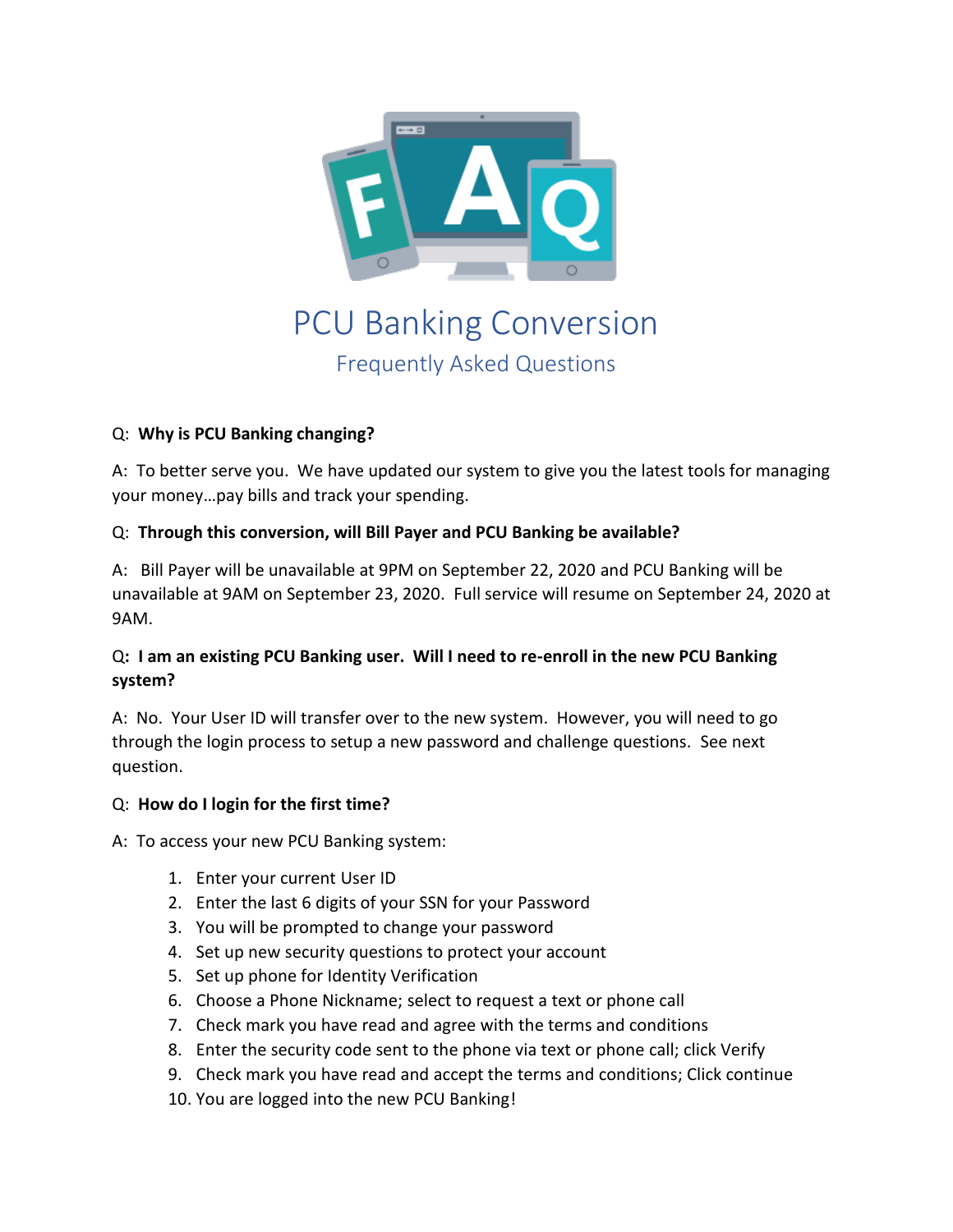#### Q: **What types of accounts can I view with PCU Banking?**



A: With PCU Banking you can view all your First Choice Financial FCU accounts, as well as loans.

#### **Q: Will my account transaction history be transferred during conversion?**

A: Yes! All your account history you currently view will be transferred to the new PCU Banking.

#### Q: **Why am I signed off sometimes and I must sign in again?**

A: If PCU Banking has been inactive for a while, PCU Banking may automatically sign you off to prevent unauthorized use of your accounts, and to prevent others from viewing your information.

## Q: **Can I pay my bills using Bill Payer?**

A: Yes. You can make payments to anyone in the United States from the utility company to the local babysitter. Recurring payments can be set up weekly, semi-monthly or monthly.

# **Q: I am an existing Bill Payer user. What happens to my payees, payments, etc., during the conversion?**

A: All of your payees and payments will transfer over to the new PCU Banking.

#### **Q: Will Bill Payer still process the same way?**

A: Yes. You still pay your bills the same way, the process remains the same.

#### **Q: I currently receive eStatements. What happens to my statements?**

A: We will transfer all available eStatements you currently view plus previous years back to November 2007.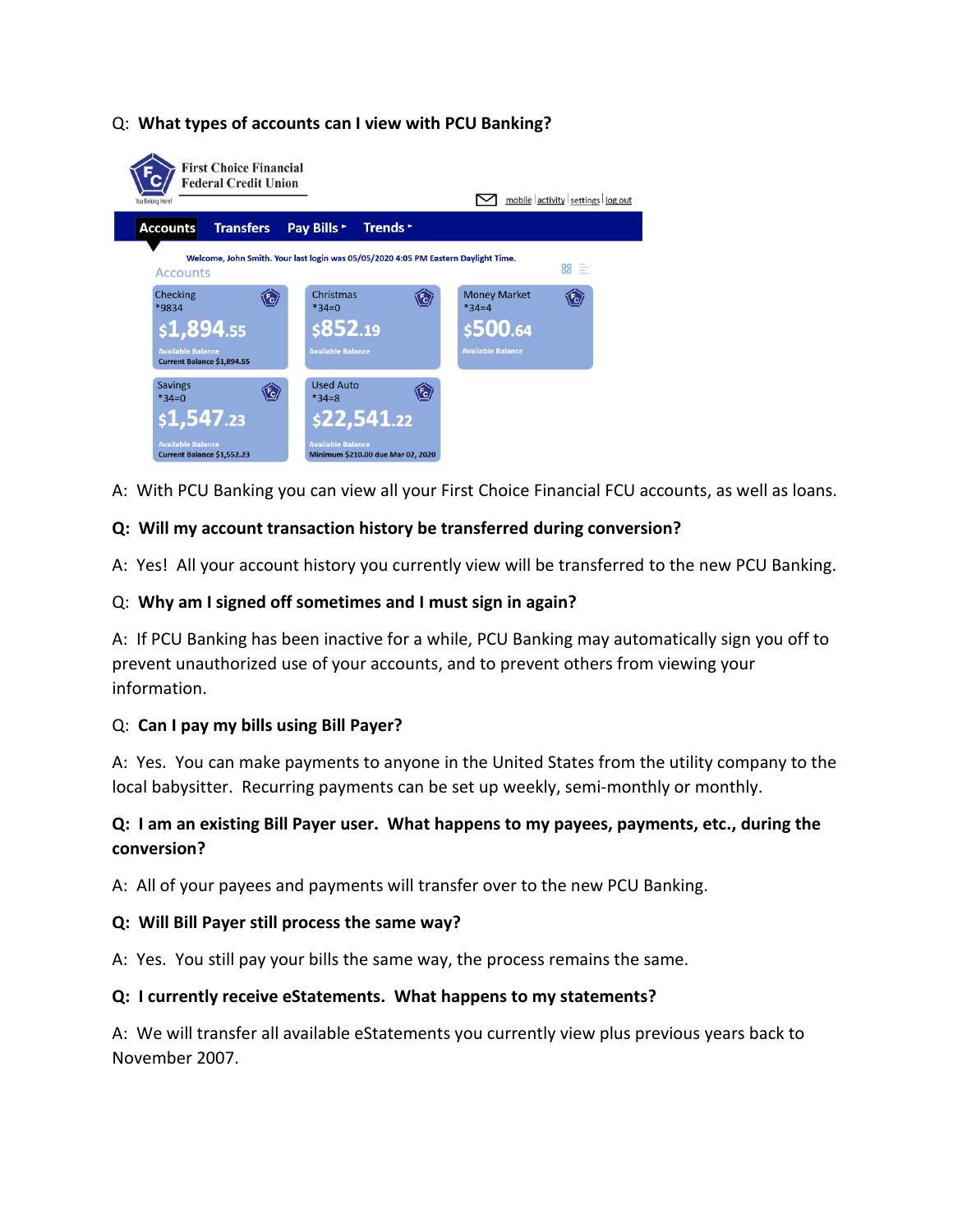#### **Q: What are the new features of PCU Banking?**

A: Awesome budgeting tools! Instant credit score access and financial improvement tips. Prequalified offers and savings opportunities. Access to financial education tools. Credit report monitoring and alerts.

With Trends you can monitor your current spending patterns while analyzing transaction histories across accounts to set budgets, establish savings goals and track progress.

Receive and send secure email with sensitive information to the Credit Union for personalized online member service.

Communicate via Live Chat with a Member Service Representative.

Use Quick Transfer to move your money between your accounts. Or if you want to move money on a regular basis, set up a scheduled transfer. You can even transfer your money to or from your account at another financial institution with the new External Account Transfer. There is no cost to use External Account Transfer.

**Q: I added my account from another financial institution to External Account Transfer. How do I verify this account in 1-2 business days?**

| You Belong Here!               | 罓                                                                                                                                                                                                            | mobile   activity   chat   settings   log out |
|--------------------------------|--------------------------------------------------------------------------------------------------------------------------------------------------------------------------------------------------------------|-----------------------------------------------|
| <b>Exit External Transfers</b> |                                                                                                                                                                                                              |                                               |
|                                | <b>External Transfers</b>                                                                                                                                                                                    |                                               |
|                                | <b>Transfer Funds</b><br>Preferences<br>Activity<br>Help                                                                                                                                                     |                                               |
|                                | Create Transfer                                                                                                                                                                                              |                                               |
|                                | Hide Tip<br>Make a splash with summertime savings<br>Schedule a recurring transfer and watch your savings grow - plan for a big trip or just<br>save it. It's the easy way to make a plan and stick with it. |                                               |
|                                | The following account(s) have been added: NBT Bank, Checking, XXXXXX<br>in 1-2 business days to verify this account.                                                                                         | Please return                                 |
|                                | From<br>$\check{~}$<br>Select From Account                                                                                                                                                                   |                                               |
|                                | To<br>$\check{~}$<br>Select To Account                                                                                                                                                                       |                                               |
|                                | Add a New Account                                                                                                                                                                                            |                                               |
|                                | Amount (\$)                                                                                                                                                                                                  |                                               |

A: Go to External Account Transfer and click on Preferences. Your account from the other financial institution will display requiring verification.